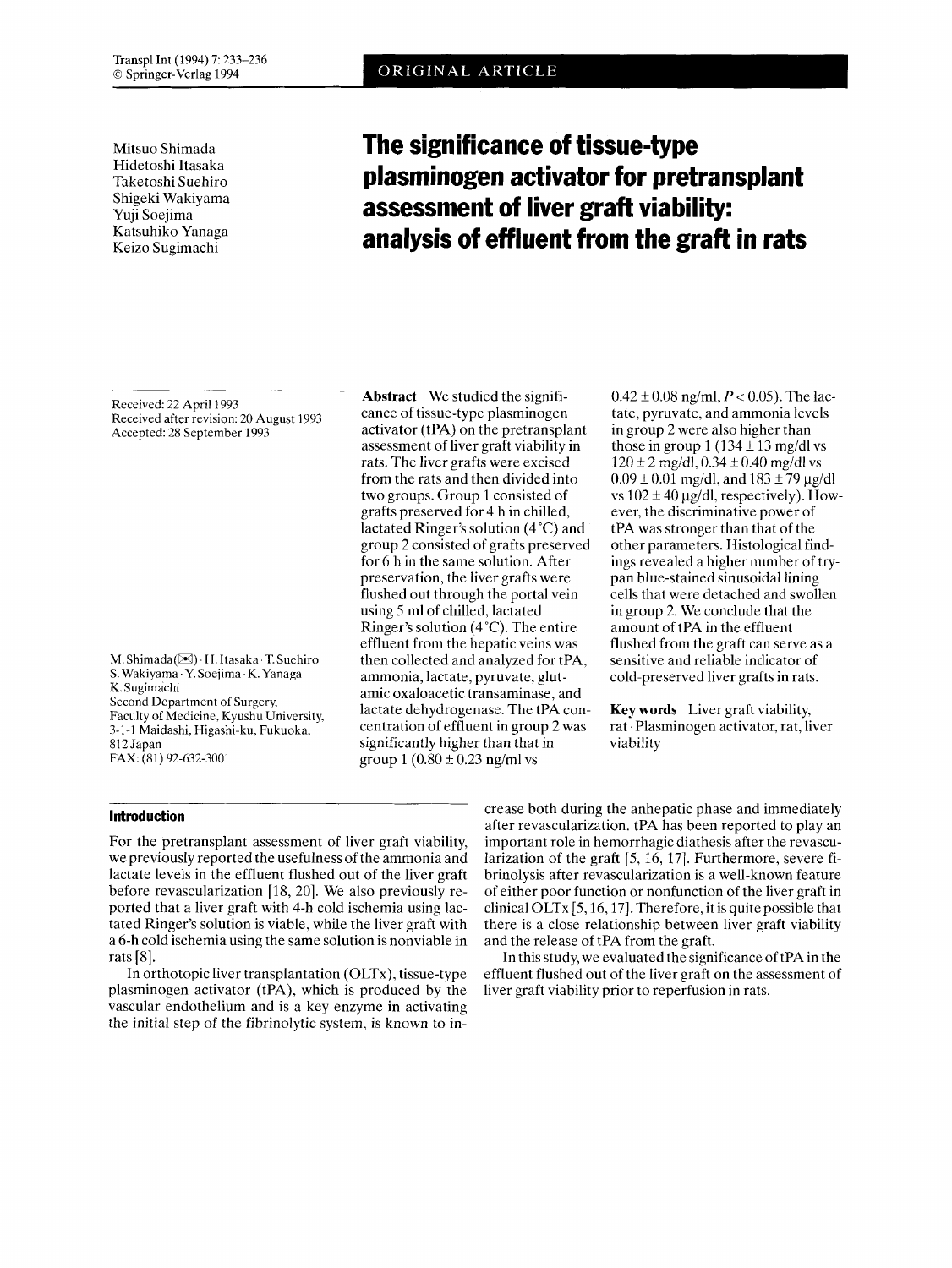| Parameter        | Group 1                 | Group 2          | P value |
|------------------|-------------------------|------------------|---------|
| $tPA$ (ng/ml)    | $0.42 \pm 0.08^{\circ}$ | $0.80 \pm 0.23$  | 0.0159  |
| Lactate (mg/dl)  | $120.3 \pm 1.5$         | $134.4 \pm 13.1$ | 0.0286  |
| Pyruvate (mg/dl) | $0.09 \pm 0.01$         | $0.34 + 0.4$     | 0.0571  |
| Ammonia (µg/dl)  | $101.9 \pm 39.5$        | $182.7 + 79.2$   | 0.1111  |
| LDH (IU/l)       | $1431 \pm 1064$         | $4304 \pm 5137$  | 0.4206  |
| GPT (IU/l)       | $167 \pm 126$           | $291 \pm 225$    | 0.7302  |

**Table 1** Comparison of parameters measured in the effluent *(tPA*  tissue-type plasminogen activator, *LDH* lactate dehydrogenase,  $GPT$ glutamic pyruvic transaminase)

 $a$  Mean  $\pm$  SD

## **Materials and methods**

Inbred male Lewis rats, weighing 150-300 g and supplied by Sea Inc. (Fukuoka, Japan), were used for the experiment. A total hepatectomy was performed using a method described elsewhere *[8].* Briefly, the rats were anesthetized with an intraperitoneal administration of pentobarbital sodium (50 mg/kg) and were given 500 units of heparin intravenously. The liver was perfused in situ through the distal aorta with 20 ml of chilled, lactated Ringer's solution  $(4^{\circ}C)$ . The liver was then excised and placed in a bath of lactated Ringer's solution  $(4^{\circ}C)$ .

The liver grafts were divided into two groups. Group 1 consisted of grafts with 4 h of cold ischemia in chilled, lactated Ringer's solution (4"C), while grafts in group 2 had 6 h of cold ischemia in the same solution.

After preservation, the liver graft was flushed out through an indwelling catheter in the portal vein with 5 ml of chilled, lactated Ringer's solution (4°C) in the same way that had been used to flush the graft before implantation in the rat OLTx model. Then, the entire effluent from the hepatic veins was carefully collected in a sterile glass cup through the suprahepatic vena cava to analyze the levels of tPA, ammonia, lactate, pyruvate, glutamic pyruvic transaminase (GPT), and lactate dehydrogenase (LDH).

tPA was determined using an IMULYSE tPA test kit (Biopool, Nmea, Sweden). The other parameters were measured using the same method described elsewhere [20].

#### Histological assessment

The liver grafts were perfused for 2 h with an isolated perfusion pump with a warm Krebs-Henseleit buffer solution (37°C) and then with a Krebs-Henseleit solution (37 °C) containing 200  $\mu$ M of trypan blue, followed by a 5-min infusion of 2 % glutaraldehyde in the perfusate for fixation. Subsequently, the tissue was stained with eosin in order to identify the nuclei of nonviable cells stained with trypan blue.

#### Statistical analysis

Data are expressed as the mean  $\pm$  SD. Wilcoxon's rank sum test was applied for comparisons between the two groups.

## **Results**

Table 1 shows a comparison of the parameters measured in the effluent. The tPA concentration in group 2 was significantly higher than that in group  $1 (P = 0.0159)$ , as was the lactate value  $(P = 0.0286; Fig. 1)$ . The pyruvate and ammonia levels in group 2 were also higher than those in group 1.

**Fig.1** The difference in tissuetype plasminogen activator *(PA)* in the effluent between group 1 and group 2. Data are expressed as the mean  $\pm$  SD.  $* \dot{P} < 0.05$ 



 $\overline{APA}$ 

**Preservation time** 



**Fig.2a, b** Photomicroscopic views of liver grafts cold preserved for:  $\mathbf{a}$  4 h and  $\mathbf{b}$  6 h (eosin  $\times$  220). In the former, there are few trypan blue-stained cells in the sinusoids, whereas in the latter many trypan blue-stained cells are seen in the sinusoids, which are swollen and detached from the hepatocytes

Figure 2 shows the histological findings from the liver grafts in groups 1 and 2. More sinusoidal lining cells were stained by trypan blue in group2 than in group 1. Moreover, the sinusoidal lining cells in group 2 were swollen and detached from Disse's spaces while those in group 1 were almost normal. The parenchymal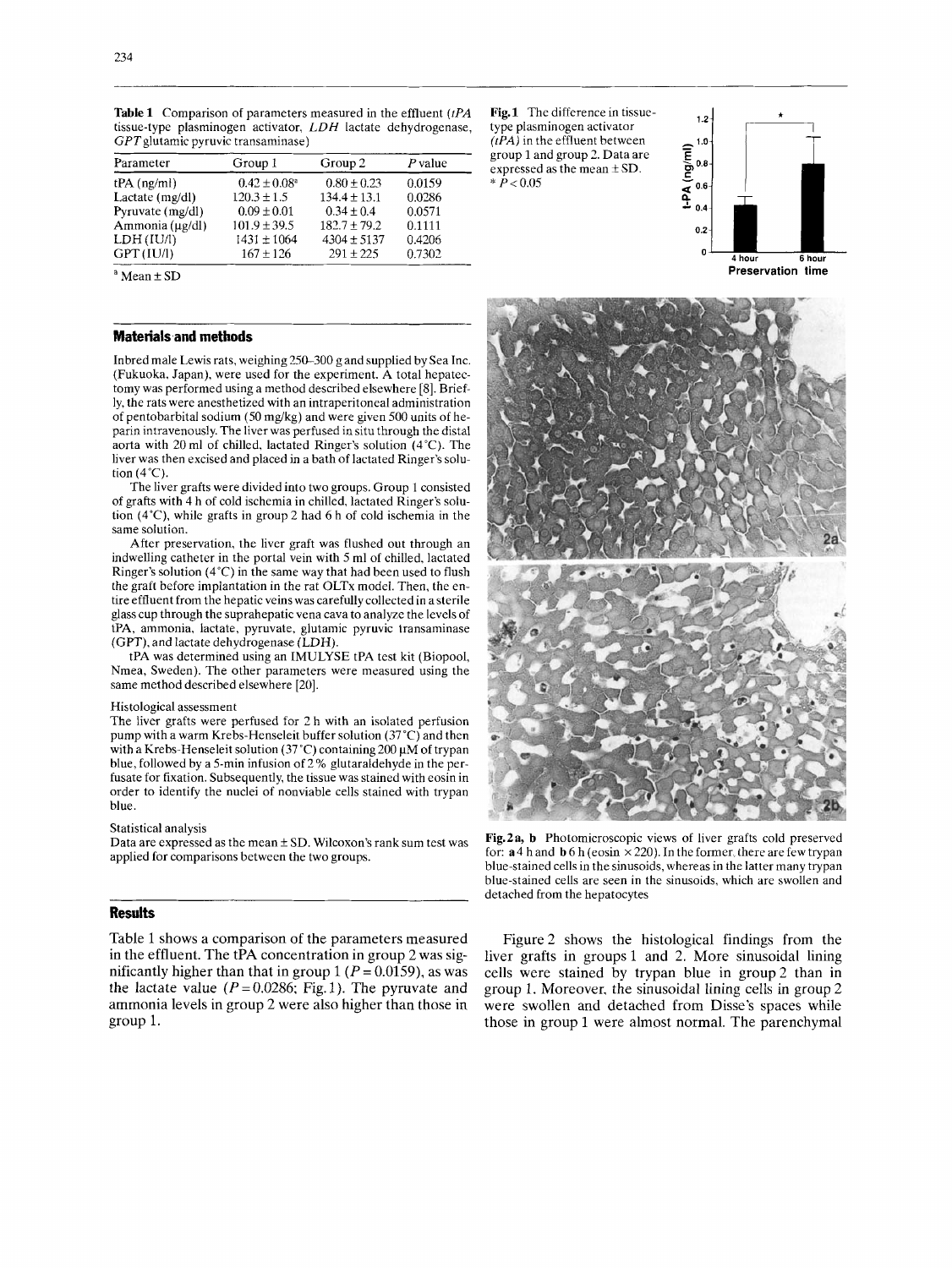cells, on the other hand, exhibited only minimal changes, such as microvesicular steatosis, in both groups.

## **Discussion**

Although the experimental model used in this study may have some disadvantages that call into question its clinical relevance (e. g., the cold ischemia time, type of preservation solution), the pathogenesis of the preservation and reperfusion injuries of the liver graft has previously been confirmed in this experimental model [8,18,20]. We have reported that there is a threshold of cold ischemia time in rat liver preservation for which endothelial cell damage seems to be most important [8]. Furthermore, others have reported that sinusoidal endothelial cell injury is a key mechanism for cold ischemia and the loss of viability of the liver graft [2,9,10,12]. McKeown et al. [12] stated that prolonged cold ischemia caused endothelial swelling and detachment from the hepatocytes, which had no remarkable changes, and that damage to the sinusoidal lining cells resulted in a nonviable graft. Caldwell-Kenkel et al. [2] reported that after prolonged cold ischemia, all parenchymal cells were viable, while approximately 40 % of the nonparenchymal cells were judged to be nonviable by the trypan blue dye exclusion technique.

In clinical OLTx, fibrinolysis following revascularization of the liver graft is not uncommon, and an association between the degree of fibrinolysis and graft viability has been advocated [5, 15, 16]. Moreover, severe fibrinolysis after revascularization of the graft is also known to be the first sign of primary nonfunction of the graft.

Porte et al. [17] reported a gradual increase in tPA activity during the anhepatic period, which was followed by an explosive increase in tPA in association with a reduction in plasminogen activator inhibitor-1 immediately after revascularization of the liver graft. Such hyperfibrinolysis is considered to be a primary fibrinolysis and can be reversed by the administration of aprotinin, which is not an anticoagulant but a potent antifibrinolytic agent [6, 7,131. Furthermore, such an explosive increase in tPA immediately after revascularization is considered to be caused by the increased release to tPA from the liver graft produced during preservation. Therefore, it is theoretically possible that severe fibrinolysis in OLTx is caused by tPA that is produced during cold preservation of liver grafts of poor quality and that it is then suddenly released into the systemic circulation upon revascularization.

The present study suggests that the amount of tPA in the effluent is an indicator of liver graft viability and that it may be more sensitive than other parameters we have demonstrated in the past, such as ammonia, lactate, and pyruvate 118,201. Since tPA is principally released by the vascular endothelium and increases under critical conditions, the tPA concentration of the graft effluent could reflect the degree of endothelial cell damage of the liver. Therefore, in our effluent analysis, we believe that the ammonia, lactate, and pyruvate levels reflect parenchymal cell damage, while the tPA concentration in the effluent could represent endothelial cell damage, which has previously been shown to correlate with liver graft viability  $[2, 8, 9, 11, 12]$ . This assumption also seems to be reinforced by the histological findings in our study that show that trypan blue-positive sinusoidal lining cells were more prominent in group 2 than in group 1. However, in order to confirm our hypothesis, further studies, including clinical trials of tPA, which has been shown to be an indicator of graft viability, would be required. 22].

With regard to the pretransplant assessment of the liver graft, the time of sampling in this experiment might be too late to evaluate the graft before transplantation. However, assessment of the liver graft prior to revascularization is, in practice, so difficult that only a few parameters such as the level of lecithin:cholesterol acyltransferase [19] and the monoethyl glycinexylidine formation after an intravenous injection of 1 mg/kg lidocaine [lS] in the donors have been reported as possible predictors of liver graft viability. Moreover, the concept of the present study would be applied to the assessment during preservation if the effluent was sampled from the hepatic veins when the graft was rinsed during preservation.

In conclusion, tPA may indicate damage to endothelial cells, which are known to be the mdst sensitive to preservation injury and which play a critical role in reperfusion after preservation, while most other well-known parameters reflect parenchymal cell damage. Therefore, the amount of tPA in the effluent flushed out of the coldpreserved liver graft seems to be a sensitive and reliable indicator of liver graft viability.